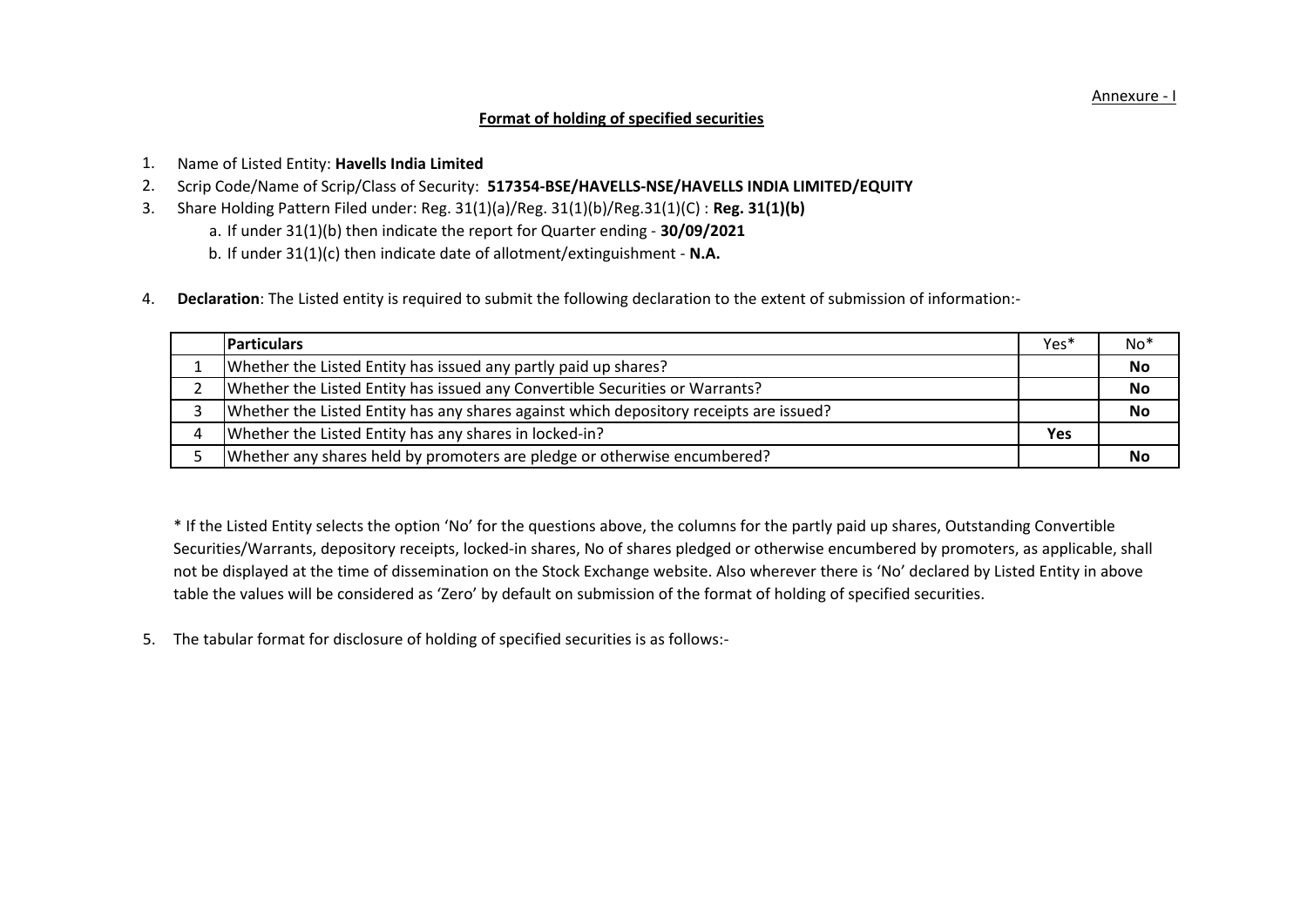### **Table I - Summary Statement holding of specified securities**

| Categ | Category of shareholder              | Nos. of | No. of fully                | No. of Partly          | Nos. of         | Total nos.                  | <b>Shareholding</b>          | Number of Voting Rights held in each class of No. of Shares Shareholding, |              |            |            |                   |                 |        | <b>Number of Locked</b>     |         | <b>Number of Shares</b> | <b>Number of</b> |
|-------|--------------------------------------|---------|-----------------------------|------------------------|-----------------|-----------------------------|------------------------------|---------------------------------------------------------------------------|--------------|------------|------------|-------------------|-----------------|--------|-----------------------------|---------|-------------------------|------------------|
| ory   |                                      |         | shareholde   paid up equity | paid-up                | shares          | shares held                 | as a % of                    |                                                                           |              | securities |            | <b>Underlying</b> | as a %          |        | in shares                   |         | pledged or              | equity shares    |
|       |                                      | rs      | shares held                 | equity                 | underlying      |                             | total no. of                 | Outstanding<br>assuming full                                              |              |            |            |                   |                 |        | otherwise                   | held in |                         |                  |
|       |                                      |         |                             | shares held Depository |                 |                             | shares                       |                                                                           |              |            |            | convertible       | conversion of   |        |                             |         | encumbered              | dematerialized   |
|       |                                      |         |                             |                        | <b>Receipts</b> |                             | <i>calculated as</i>         | <b>No of Voting Rights</b>                                                |              |            | Total as a | securities        | convertible     |        | No. (a) $As a % of No. (a)$ |         | As a % of               | form             |
|       |                                      |         |                             |                        |                 |                             | per SCRR,                    | <b>Class: EQUITY</b>                                                      | <b>Class</b> | Total      | % of       | (including        | securities ( as |        | total                       |         | total                   |                  |
|       |                                      |         |                             |                        |                 |                             | 1957)                        | SHARES OF RE. $ eq:$ y                                                    |              |            | $(A+B+C)$  | <b>Warrants</b> ) | a percentage    |        | Shares                      |         | Shares                  |                  |
|       |                                      |         |                             |                        |                 |                             |                              | 1/- EACH                                                                  |              |            |            |                   | of diluted      |        | held (b)                    |         | held (b)                |                  |
|       |                                      |         |                             |                        |                 |                             |                              |                                                                           |              |            |            |                   | share capital)  |        |                             |         |                         |                  |
| (I)   | (II)                                 | (III)   | (IV)                        | (V)                    | (VI)            | $(VII) =$<br>(IV)+(V)+ (VI) | (VIII) As a %<br>of (A+B+C2) | $(XI) = (VII) + (X)$<br>(IX)<br>(XII)<br>(X)<br>As a % of<br>$(A+B+C2)$   |              |            |            | (XIII)            | (XIV)           |        |                             |         |                         |                  |
| (A)   | <b>Promoter &amp; Promoter Group</b> |         | 372457920                   |                        |                 | 372457920                   | 59.47                        | 372457920                                                                 |              | 372457920  | 59.47      |                   | 59.47           |        |                             | 0       |                         | 372457920        |
| (B)   | <b>Public</b>                        | 189986  | 253803187                   |                        |                 | 253803187                   | 40.52                        | 253803187                                                                 |              | 253803187  | 40.52      |                   | 40.52           | 364514 | 0.14                        |         | <b>NA</b>               | 252586380        |
|       | Non Promoter - Non Public            |         | 41960                       |                        |                 | 41960                       | 0.01                         | 41960                                                                     |              | 41960      | 0.01       |                   | 0.01            | 0.00   | 0.00                        |         | <b>NA</b>               | 41960            |
|       | (C1) Shares underlying DRs           |         |                             |                        |                 |                             |                              |                                                                           |              |            |            |                   |                 |        | 0.00                        |         | NA                      |                  |
|       | (C2) Shares Held By Employee Trusts  |         | 41960                       |                        |                 | 41960                       | 0.01                         | 41960                                                                     |              | 41960      | 0.01       |                   | 0.01            |        | 0.00                        |         | <b>NA</b>               | 41960            |
|       | <b>Total</b>                         | 189991  | 626303067                   |                        |                 | 626303067                   | 100.00                       | 626261107                                                                 |              | 626261107  | 100.00     |                   | 100.00          | 364514 | 0.06                        |         |                         | 625086260        |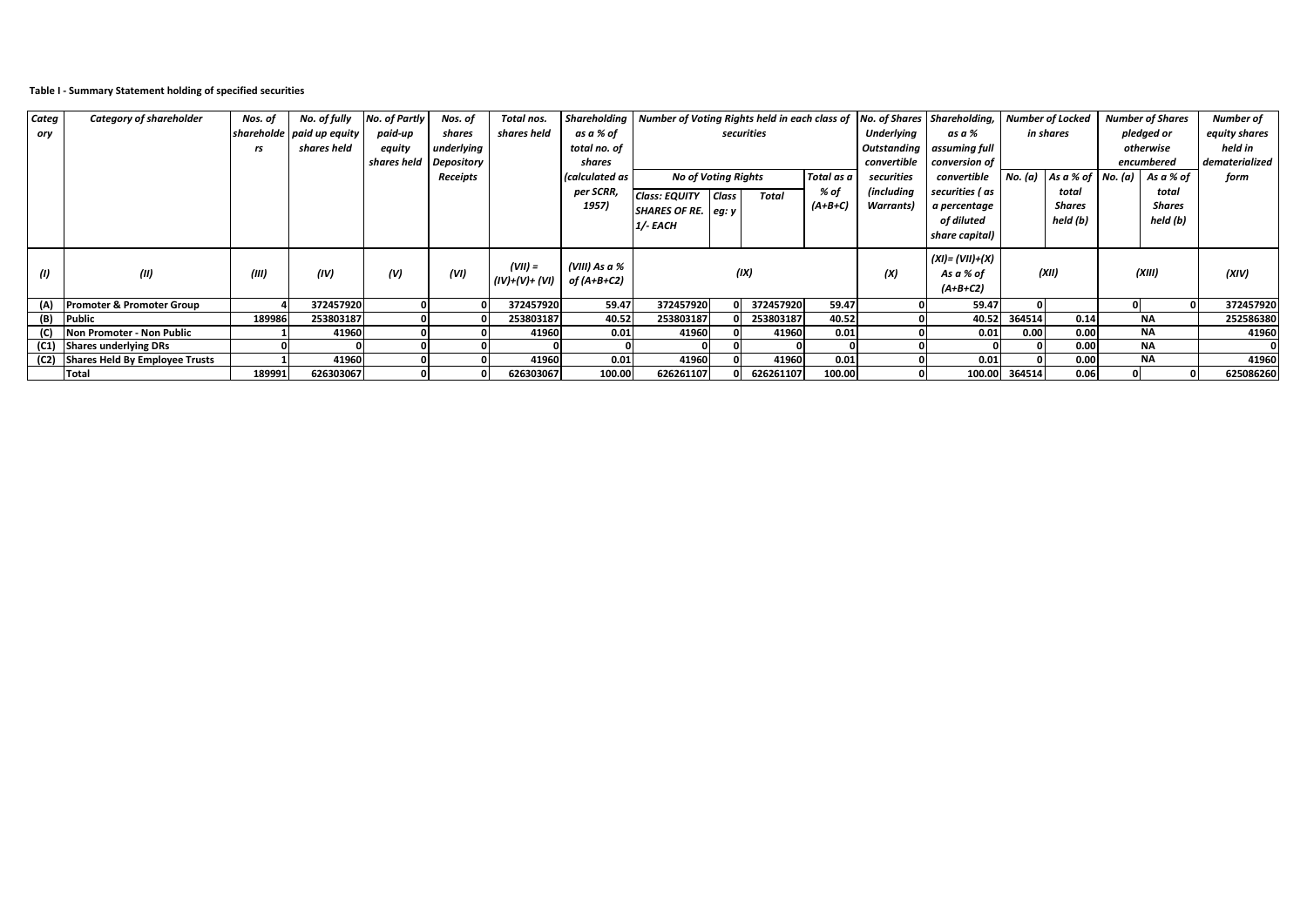#### **Table II - Statement showing shareholding pattern of the Promoter and Promoter Group**

| Shares<br><b>Voting</b>                                                                                                                                                                                                                             | held (b)                    |
|-----------------------------------------------------------------------------------------------------------------------------------------------------------------------------------------------------------------------------------------------------|-----------------------------|
| % of SHARES OF RE.<br><b>Warrants</b> )<br><b>Receipts</b><br>percentage of<br><b>Rights</b><br>held (b)<br>$(A+B+C2)$ 1/- EACH<br>diluted share<br>capital)                                                                                        |                             |
| (VIII) As a<br>$(XI) = (VII)+(X)$<br>$(VII) =$<br>(IX)<br>(1)<br>(XII)<br>(III)<br>(IV)<br>(V)<br>(VI)<br>As a % of<br>(X)<br>% of<br>$(IV)+(V)+(VI)$<br>$(A+B+C2)$<br>$(A+B+C2)$                                                                   | (XIII)<br>(XIV)             |
| $\mathbf{1}$<br>Indian                                                                                                                                                                                                                              |                             |
| Individuals/Hindu Undivided Family<br>(a)<br>$\mathbf 0$<br>$\mathbf{0}$<br>$\mathbf{0}$<br>$\mathbf 0$<br>$\mathbf 0$<br>$\mathbf 0$<br>$\Omega$<br>$\mathbf{0}$<br>$\Omega$<br>n<br>$\Omega$<br>$\mathbf{0}$<br>$\Omega$<br>0                     | $\mathbf 0$                 |
| $\overline{0}$<br>Shri Anil Rai Gupta<br>$\mathbf{0}$<br>$\mathbf{0}$<br>$\Omega$<br>$\mathbf{0}$<br>$\mathbf 0$<br>1<br>$\Omega$<br>$\Omega$<br>$\Omega$<br>$\Omega$<br>$\Omega$<br>$\Omega$<br>$\Omega$<br>$\mathbf 0$                            | $\mathbf{0}$<br>$\Omega$    |
| $\overline{2}$<br>Smt Sangeeta Rai Gupta<br>$\mathbf 0$<br>$\mathbf 0$<br>$\Omega$<br>$\mathbf{0}$<br>$\mathbf{0}$<br>$\mathbf 0$<br>$\mathbf 0$<br>$\Omega$<br>$\mathbf{0}$<br>$\Omega$<br>$\Omega$<br>$\Omega$<br>$\overline{0}$                  | $\mathbf 0$                 |
| Smt Santosh Gupta<br>$\overline{0}$<br>$\overline{\mathbf{3}}$<br>$\mathbf{0}$<br>$\mathbf{0}$<br>$\Omega$<br>$\Omega$<br>$\mathbf 0$<br>$\Omega$<br>$\Omega$<br>$\mathbf 0$                                                                        | $\mathbf{0}$<br>$\Omega$    |
| Shri Ameet Kumar Gupta<br>$\mathbf 0$<br>$\overline{4}$<br>$\mathbf 0$<br>$\mathbf{0}$<br>O<br>$\Omega$<br>$\mathbf 0$<br>$\mathbf 0$<br>$\Omega$<br>$\Omega$                                                                                       | 0                           |
| 5 Shri Surjit Kumar Gupta<br>$\mathbf 0$<br>$\mathbf 0$<br>$\mathbf 0$<br>$\mathbf{0}$<br>$\Omega$<br>$\mathbf{0}$<br>$\mathbf 0$<br>$\mathbf 0$<br>$\mathbf 0$<br>$\Omega$<br>$\Omega$<br>$\Omega$<br>$\Omega$<br>n                                | $\mathbf 0$<br>$\Omega$     |
| Mr Abhinav Rai Gupta<br>$\mathsf 0$<br>$\mathbf 0$<br>$\mathbf{0}$<br>$\mathbf 0$<br>$\mathbf 0$<br>6<br>$\Omega$<br>$\mathbf 0$<br>$\mathbf 0$<br>$\Omega$<br>$\Omega$<br>$\Omega$<br>$\Omega$<br>$\mathbf{0}$<br>n                                | $\mathbf 0$<br>$\Omega$     |
| 7 Smt Shalini Gupta<br>$\mathbf 0$<br>$\mathbf{0}$<br>$\mathbf{0}$<br>$\mathbf 0$<br>$\mathbf{0}$<br>$\Omega$<br>$\Omega$<br>$\overline{0}$<br>$\mathbf 0$<br>$\mathbf 0$<br>$\Omega$<br>$\Omega$<br>$\Omega$<br>U                                  | $\mathbf 0$<br>$\Omega$     |
| Smt Vinod Gupta<br>$\mathbf 0$<br>8<br>$\mathbf 0$<br>$\mathbf{0}$<br>$\Omega$<br>$\mathbf 0$<br>$\mathbf 0$<br>$\overline{0}$<br>$\mathbf 0$<br>$\mathbf 0$<br>n<br>$\Omega$<br>$\Omega$<br>$\Omega$<br>$\Omega$                                   | $\mathbf 0$<br>$\Omega$     |
| Central Government / State Government(s)<br>(b)<br>$\mathbf 0$<br>$\mathbf{o}$<br>$\mathbf 0$<br>O<br>$\mathbf 0$<br>$\mathbf{0}$<br><sup>0</sup><br>$\Omega$<br>$\mathbf{0}$<br>$\Omega$<br>$\mathbf{0}$<br>$\Omega$<br>$\mathbf 0$<br>$\mathbf 0$ | $\mathbf 0$<br>$\mathbf{o}$ |
| (c)<br>Financial Institutions / Banks<br>$\mathbf 0$<br>$\mathbf{0}$<br>$\mathbf{0}$<br>$\mathbf{0}$<br>0<br>$\Omega$<br>$\mathbf{0}$<br>$\mathbf{0}$<br>$\mathbf 0$<br>$\mathbf{0}$<br>n<br>n                                                      | 0                           |
| 372457920<br>59.47<br>59.47<br>(d) Any Other (specify)<br>$\overline{a}$<br>372457920<br>$\mathbf 0$<br>372457920<br>$\mathbf 0$<br>372457920<br>59.47<br>$\mathbf{0}$<br>$\mathbf{0}$<br>$\Omega$<br>$\Omega$<br>0                                 | $\mathbf 0$<br>372457920    |
| Trust**<br>$\overline{2}$<br>113857380<br>18.18<br>113857380<br>$\mathbf 0$<br>113857380<br>18.18<br>18.18<br>113857380<br>$\mathbf 0$<br>$\mathbf 0$<br>0<br>$\mathbf 0$<br>$\mathbf 0$<br>$\mathbf{0}$                                            | $\mathbf 0$<br>113857380    |
| Shri Anil Rai Gupta as Managing Trustee of ARG<br>1<br>77425200<br>$\mathbf{0}$<br>$\mathbf 0$<br>77425200<br>12.36<br>77425200<br>77425200<br>12.36<br>$\mathbf 0$<br>12.36<br>$\mathbf 0$<br>$\Omega$<br>$\mathbf 0$<br>$\mathbf 0$               | $\mathbf 0$<br>77425200     |
| Family Trust<br>Shri Surjit Kumar Gupta as Trustee of SKG Family<br>5.82<br>5.82<br>5.82<br>1<br>36432180<br>$\Omega$<br>$\Omega$<br>36432180<br>36432180<br>$\mathbf 0$<br>36432180<br>$\Omega$<br>$\Omega$<br>2<br>$\Omega$<br>$\Omega$           | 36432180<br>$\Omega$        |
| Trust                                                                                                                                                                                                                                               |                             |
| <b>Bodies Corporate</b><br>$\overline{2}$<br>258600540<br>258600540<br>258600540<br>41.29<br>41.29<br>$\mathbf{0}$<br>$\mathbf{0}$<br>258600540<br>41.29<br>$\mathbf 0$<br>$\mathbf{0}$<br>$\mathbf 0$<br>$\mathbf 0$<br>$\mathbf{0}$               | $\mathbf{0}$<br>258600540   |
| QRG Enterprises Limited<br>189858880<br>189858880<br>30.31<br>189858880<br>189858880<br>30.31<br>30.31<br>1<br>1<br>$\Omega$<br>$\mathbf 0$<br>$\mathbf 0$<br>$\overline{0}$<br>$\Omega$<br>$\mathbf 0$<br>$\mathbf 0$                              | 189858880<br>$\mathbf 0$    |
| 2 QRG Investments and Holdings Limited<br>10.98<br>10.98<br>68741660<br>$\Omega$<br>$\Omega$<br>68741660<br>68741660<br>$\mathbf 0$<br>68741660<br>10.98<br>$\Omega$<br>$\mathbf 0$<br>$\Omega$<br>$\Omega$<br>$\overline{1}$                       | $\mathbf 0$<br>68741660     |
| Sub-Total (A)(1)<br>372457920<br>59.47<br>$\overline{4}$<br>372457920<br>$\mathbf 0$<br>$\mathbf{0}$<br>372457920<br>$\mathbf 0$<br>372457920<br>59.47<br>$\mathbf{0}$<br>59.47<br>$\mathbf 0$<br>$\mathbf{0}$<br>$\mathbf{0}$                      | $\mathbf{0}$<br>372457920   |
| $\overline{2}$<br>Foreign                                                                                                                                                                                                                           |                             |
| Individuals (Non-Resident Individuals / Foreign<br>$\mathbf 0$<br>$\mathbf 0$<br>$\mathbf{0}$<br>$\Omega$<br>$\mathbf 0$<br>$\Omega$<br>O<br>$\mathbf 0$<br>$\mathbf{0}$<br>$\mathbf{0}$<br>n<br>(a)<br>ndividuals)                                 | $\mathbf{0}$<br>$\mathbf 0$ |
| (b)<br>Government<br>$\mathbf 0$<br>$\mathbf{0}$<br>$\mathbf{0}$<br>$\Omega$<br>$\mathbf 0$<br>$\Omega$<br>$\mathbf{0}$<br>$\mathbf{0}$<br>$\mathbf{0}$<br>n<br>$\Omega$<br>n                                                                       | $\mathbf{0}$                |
| $\mathbf 0$<br>Institutions<br>$\mathbf{0}$<br>$\mathbf{0}$<br>$\Omega$<br>$\mathbf{0}$<br>0<br>$\mathbf 0$<br>$\mathbf 0$<br>(c)<br>$\Omega$<br>$\Omega$<br>$\Omega$<br>$\Omega$<br>$\Omega$<br>$\mathbf 0$                                        | $\mathbf 0$<br>$\mathbf{0}$ |
| (d) Foreign Portfolio Investor<br>$\mathbf{0}$<br>$\mathbf{0}$<br>$\mathbf{0}$<br>$\Omega$<br>$\mathbf 0$<br>$\mathbf{0}$<br>$\Omega$<br>$\Omega$<br>$\mathbf{0}$<br>0<br>$\mathbf 0$<br>$\mathbf{0}$<br>$\Omega$<br>$\Omega$                       | $\mathbf 0$                 |
| (e) Any Other (Specify)<br>$\mathbf 0$<br>$\mathbf{0}$<br>$\mathbf{0}$<br>$\Omega$<br>$\Omega$<br>$\Omega$<br>$\mathbf{0}$<br>$\mathbf 0$<br>$\mathbf 0$<br>$\mathbf{0}$<br>$\Omega$<br>$\Omega$<br>$\Omega$<br>$\Omega$                            | $\mathbf{0}$<br>$\Omega$    |
| Sub Total (A)(2)<br>$\Omega$<br>$\mathbf 0$<br>$\mathbf 0$<br>$\sqrt{2}$<br>$\mathbf 0$<br>$\mathbf 0$<br>$\mathbf 0$<br>0<br>n<br>0<br>n<br>$\Omega$<br>$\Omega$<br>$\Omega$                                                                       | 0                           |
| 372457920<br>372457920<br>59.47<br>372457920<br>372457920<br>59.47<br>$\overline{4}$<br>$\mathbf 0$<br>$\mathbf{0}$<br>$\mathbf 0$<br>59.47<br>0<br>$\mathbf{0}$<br><b>Total Shareholding of Promoter and</b><br>0<br>0                             | 372457920<br>0              |
| Promoter Group (A) = $(A)(1)+(A)(2)$                                                                                                                                                                                                                |                             |

Details of Shares which remain unclaimed may be given here along with details such as number of shareholders, outstanding shares held in demat/unclaimed suspense account, voting rights which are frozen etc.

#### **Note:**

(1) PAN would not be displayed on website of Stock Exchange(s).

(2) The term 'Encumbrance' has the same meaning as assigned under regulation 28(3) of SEBI (Substantial Acquisition of Shares and Takeovers) Regulations, 2011.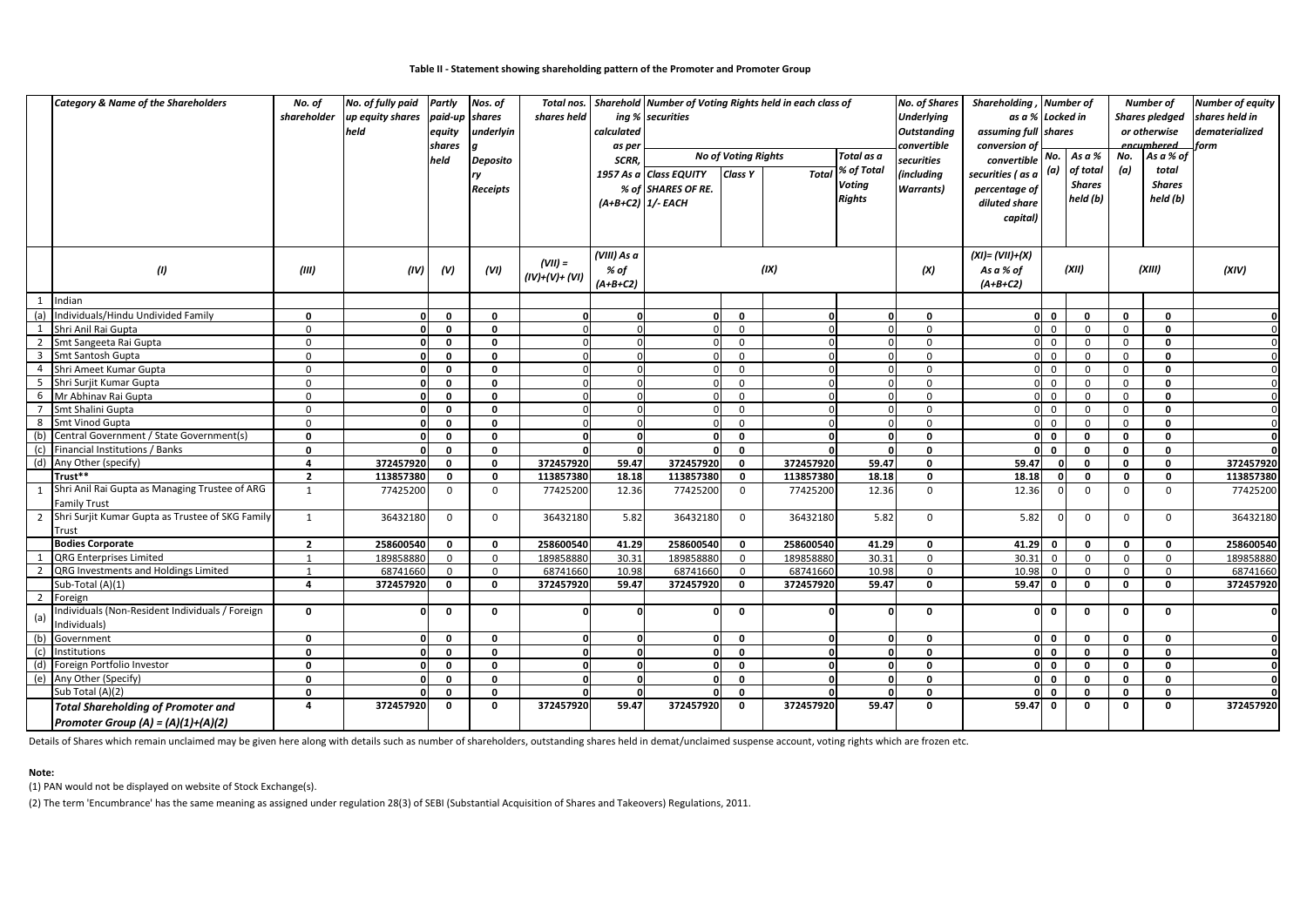### **Table III - Statement showing shareholding pattern of the Public shareholder**

|            | <b>Category &amp; Name of the shareholders</b>                         | Nos. of                 | No. of fully   | Partly   | Nos. of           | Total nos.     | Shareholdi       | Number of Voting Rights held in each class of |                            |              |                  | No. of Shares            | Total          |                    | <b>Number of Locked</b>  |        | <b>Number of Shares</b> | Number of      |
|------------|------------------------------------------------------------------------|-------------------------|----------------|----------|-------------------|----------------|------------------|-----------------------------------------------|----------------------------|--------------|------------------|--------------------------|----------------|--------------------|--------------------------|--------|-------------------------|----------------|
|            |                                                                        | shareholder             | paid up equity | paid-up  | shares            | shares held    | ng %             |                                               |                            | securities   |                  | <b>Underlying</b>        | hareholding,   |                    | in shares                |        | pledged or              | equity shares  |
|            |                                                                        |                         | shares held    | equity   | underlying        |                | calculated       |                                               |                            |              |                  | <b>Outstanding</b>       | as a %         |                    |                          |        | otherwise               | held in        |
|            |                                                                        |                         |                | shares   | Depository        |                | as per           |                                               |                            |              |                  | convertible              | assuming full  |                    |                          |        | encumbered              | dematerialized |
|            |                                                                        |                         |                | held     | Receipts          |                | SCRR,            |                                               |                            |              |                  | securities               | conversion of  |                    |                          |        |                         | form           |
|            |                                                                        |                         |                |          |                   |                | 1957 As a        |                                               | <b>No of Voting Rights</b> |              | Total as         | <i>(including</i>        | convertible    | No. (a)            | As a % of                | No.    | As a % of               |                |
|            |                                                                        |                         |                |          |                   |                | % of             | <b>Class EQUITY</b>                           | Class Y                    | <b>Total</b> | a % of           | <b>Warrants</b> )        | securities (as |                    | total                    | (Not   | total                   |                |
|            |                                                                        |                         |                |          |                   |                | $(A+B+C2)$       | <b>SHARES OF</b>                              |                            |              | <b>Total</b>     |                          | a percentage   |                    | <b>Shares</b>            | applic | shares held             |                |
|            |                                                                        |                         |                |          |                   |                |                  | RE. 1/- EACH                                  |                            |              | <b>Voting</b>    |                          | of diluted     |                    | held (b)                 | able)  | (Not                    |                |
|            |                                                                        |                         |                |          |                   |                |                  |                                               |                            |              | Rights           |                          | share capital) |                    |                          | (a)    | applicable)             |                |
|            |                                                                        |                         |                |          |                   |                |                  |                                               |                            |              |                  |                          |                |                    |                          |        | (b)                     |                |
|            |                                                                        |                         |                |          |                   |                | (VIII) As a      |                                               |                            |              |                  |                          | (XI)=(VII)+(X) |                    |                          |        |                         |                |
|            | (1)                                                                    | (III)                   | (IV)           | (V)      | (VI)              | $(VII) =$      | % of             |                                               |                            | (IX)         |                  | (X)                      | As a % of      |                    | (XII)                    |        | (XIII)                  | (XIV)          |
|            |                                                                        |                         |                |          |                   | (IV)+(V)+ (VI) | $(A+B+C2)$       |                                               |                            |              |                  |                          | $(A+B+C2)$     |                    |                          |        |                         |                |
|            |                                                                        |                         |                |          |                   |                |                  |                                               |                            |              |                  |                          |                |                    |                          |        |                         |                |
| (1)        | Institutions                                                           |                         |                |          |                   |                |                  |                                               |                            |              |                  |                          |                |                    |                          |        |                         |                |
| (a)        | <b>Mutual Fund</b>                                                     | 27                      | 15696615       |          | $\mathbf{0}$      | 15696615       | 2.51             | 15696615                                      | 0                          | 15696615     | 2.51             | $\mathbf{o}$             | 2.51           | O                  | $\mathbf{0}$             |        | <b>NA</b>               | 15696615       |
| (b)        | <b>Venture Capital Funds</b>                                           | $\mathbf 0$             |                |          | $\mathbf{0}$      |                | 0.00             |                                               | $\Omega$                   |              | $\Omega$         | $\mathbf{o}$             | 0.00           | $\mathbf{0}$       | o                        |        | <b>NA</b>               |                |
| (c)<br>(d) | <b>Alternate Investment Funds</b>                                      | 14<br>$\mathbf 0$       | 532007         |          | 0<br>$\mathbf{0}$ | 532007         | 0.08             | 532007                                        | 0<br><sup>0</sup>          | 532007       | 0.08<br>$\Omega$ | $\mathbf 0$<br>$\Omega$  | 0.08           | $\mathbf{0}$<br>٥l | $\mathbf{0}$<br>$\Omega$ |        | <b>NA</b><br><b>NA</b>  | 532007         |
| (e)        | <b>Foreign Venture Capital Investors</b><br>Foreign Portfolio Investor | 667                     | 167571839      |          | $\mathbf{0}$      | 167571839      | 0.00             | 167571839                                     | $\mathbf{0}$               | 167571839    | 26.76            | $\mathbf{o}$             | 0.00<br>26.76  | $\mathbf{0}$       | $\mathbf{0}$             |        | <b>NA</b>               | 167571839      |
|            | Nalanda India Equity Fund Limited                                      | $\mathbf{1}$            | 33044930       |          | $\Omega$          | 33044930       | 26.76<br>5.28    | 33044930                                      |                            | 33044930     | 5.28             | $\Omega$                 | 5.28           | $\Omega$           | $\Omega$                 |        | <b>NA</b>               | 33044930       |
|            | Government Pension Fund Global                                         | 1                       | 14553804       |          | $\Omega$          | 14553804       | 2.32             | 14553804                                      |                            | 14553804     | 2.32             | $\Omega$                 | 2.32           | $\Omega$           | $\Omega$                 |        | <b>NA</b>               | 14553804       |
|            | Smallcap World Fund, Inc                                               | $\mathbf{1}$            | 11010155       | $\Omega$ | $\mathbf 0$       | 11010155       | 1.76             | 11010155                                      | $\Omega$                   | 11010155     | 1.76             | $\mathbf{0}$             | 1.76           | $\Omega$           | $\Omega$                 |        | <b>NA</b>               | 11010155       |
| (f)        | <b>Financial Institutions / Banks</b>                                  | $\overline{\mathbf{3}}$ | 222847         | $\Omega$ | $\mathbf{0}$      | 222847         | 0.04             | 222847                                        | $\Omega$                   | 222847       | 0.04             | $\mathbf{o}$             | 0.04           | O                  | o                        |        | <b>NA</b>               | 222847         |
| (g)        | <b>Insurance Companies</b>                                             | 18                      | 21877472       |          | $\mathbf{0}$      | 21877472       | 3.49             | 21877472                                      | O                          | 21877472     | 3.49             | $\Omega$                 | 3.49           | $\mathbf{0}$       | $\mathbf{0}$             |        | <b>NA</b>               | 21877472       |
|            | Life Insurance Corporation Of India                                    | $\mathbf{1}$            | 18351088       | $\Omega$ | $\Omega$          | 18351088       | 2.93             | 18351088                                      | $\Omega$                   | 18351088     | 2.93             | $\Omega$                 | 2.93           | $\Omega$           | $\mathbf 0$              |        | <b>NA</b>               | 18351088       |
| (h)        | <b>Provident Funds/ Pension Funds</b>                                  | $\mathbf 0$             | $\Omega$       |          | $\mathbf{0}$      |                | $\mathbf{0}$     | $\mathbf{0}$                                  | $\Omega$                   | $\Omega$     | $\mathbf 0$      | $\mathbf{o}$             | $\Omega$       | $\mathbf{0}$       | $\mathbf{0}$             |        | <b>NA</b>               | 0              |
| (i)        | Any Other (Specify)                                                    | $\mathbf 0$             | $\Omega$       |          | $\mathbf{0}$      |                | $\mathbf{0}$     | $\Omega$                                      | O                          | $\Omega$     | $\Omega$         | $\mathbf{o}$             | n              | $\Omega$           | $\mathbf{0}$             |        | <b>NA</b>               | $\mathbf{0}$   |
|            | Sub Total (B)(1)                                                       | 729                     | 205900780      |          | $\Omega$          | 205900780      | 32.88            | 205900780                                     | O                          | 205900780    | 32.88            | $\Omega$                 | 32.88          |                    |                          |        | <b>NA</b>               | 205900780      |
|            | Central Government/ State Government(s)/                               |                         |                |          |                   |                |                  |                                               |                            |              |                  |                          |                |                    |                          |        |                         |                |
| (2)        | <b>President of India</b>                                              |                         |                |          |                   |                |                  |                                               |                            |              |                  |                          |                |                    |                          |        |                         |                |
|            |                                                                        | $\overline{\mathbf{3}}$ | 697421         | $\Omega$ | $\Omega$          | 697421         | 0.11             | 697421                                        | $\Omega$                   | 697421       | 0.11             | $\mathbf{o}$             | 0.11           | $\mathbf{0}$       | $\Omega$                 |        | <b>NA</b>               | 697421         |
|            | Central Government/ State Government(s)                                |                         |                |          |                   |                |                  |                                               |                            |              |                  |                          |                |                    |                          |        |                         |                |
|            | Sub Total (B)(2)                                                       | $\overline{\mathbf{3}}$ | 697421         |          | $\Omega$          | 697421         | 0.11             | 697421                                        | $\Omega$                   | 697421       | 0.11             | $\Omega$                 | 0.11           | $\mathbf{0}$       | o                        |        | <b>NA</b>               | 697421         |
| (3)        | <b>Non-Institutions</b>                                                |                         |                |          |                   |                |                  |                                               |                            |              |                  |                          |                |                    |                          |        |                         |                |
| (a)        | <b>Individuals</b>                                                     |                         |                |          |                   |                |                  |                                               |                            |              |                  |                          |                |                    |                          |        |                         |                |
|            | . Individual shareholders holding nominal                              | 181222                  | 30600327       |          | $\Omega$          | 30600327       | 4.89             | 30600327                                      |                            | 30600327     | 4.89             | $\Omega$                 | 4.89           | 134714             | 0.44                     |        | <b>NA</b>               | 29817520       |
|            | share capital up to Rs. 2 lakhs.                                       |                         |                |          |                   |                |                  |                                               |                            |              |                  |                          |                |                    |                          |        |                         |                |
|            | ii. Individual shareholders holding nominal                            | 9                       | 4814617        |          | 0                 | 4814617        | 0.77             | 4814617                                       | $\Omega$                   | 4814617      | 0.77             | $\Omega$                 | 0.77           | 229800             | 4.77                     |        | <b>NA</b>               | 4814617        |
|            | share capital in excess of Rs. 2 lakhs.                                |                         |                |          |                   |                |                  |                                               |                            |              |                  |                          |                |                    |                          |        |                         |                |
| (b)        | <b>NBFCs registered with RBI</b>                                       | 5                       | 20996          |          | $\mathbf 0$       | 20996          | 0.00             | 20996                                         | $\Omega$                   | 20996        | 0.00             | $\mathbf{o}$             | 0.00           | $\mathbf{0}$       | $\mathbf{0}$             |        | <b>NA</b>               | 20996          |
| (c)        | <b>Employee Trusts</b><br><b>Overseas Depositories (holding DRs)</b>   | $\mathbf{1}$            | 4<br>O         |          | 0<br>$\mathbf{0}$ |                | 0<br>$\mathbf 0$ | 4                                             | $\Omega$<br>O              |              | $\mathbf 0$      | $\mathbf{o}$<br>$\Omega$ |                | $\mathbf{0}$       | $\mathbf{0}$<br>$\Omega$ |        | <b>NA</b>               | 4              |
| (d)        | (balancing figure)                                                     | 0                       |                |          |                   |                |                  |                                               |                            |              |                  |                          |                |                    |                          |        | <b>NA</b>               | $\mathbf 0$    |
| (e)        | Any Other (specify)                                                    | 8017                    | 11769042       |          | $\mathbf{0}$      | 11769042       | 1.88             | 11769042                                      | 0                          | 11769042     | 1.88             | $\Omega$                 | 1.88           | $\Omega$           | o                        |        | <b>NA</b>               | 11335042       |
|            | <b>IEPF</b>                                                            | $\mathbf{1}$            | 233458         |          | $\mathbf{0}$      | 233458         | 0.04             | 233458                                        | $\Omega$                   | 233458       | 0.04             | $\mathbf{o}$             | 0.04           | $\Omega$           | $\mathbf{0}$             |        | <b>NA</b>               | 233458         |
|            | <b>Trusts</b>                                                          | 14                      | 3910692        | $\Omega$ | $\mathbf{0}$      | 3910692        | 0.62             | 3910692                                       | <sub>0</sub>               | 3910692      | 0.62             | $\Omega$                 | 0.62           | $\Omega$           | $\mathbf{0}$             |        | <b>NA</b>               | 3910692        |
|            | <b>Foreign Nationals</b>                                               | $\mathbf{1}$            | 25             |          | $\mathbf{0}$      | 25             | 0.00             | 25                                            | $\Omega$                   | 25           | 0.00             | $\mathbf{o}$             | 0.00           | $\mathbf{0}$       | $\mathbf{0}$             |        | <b>NA</b>               | 25             |
|            | <b>Hindu Undivided Family</b>                                          | 1885                    | 583096         |          | $\mathbf{0}$      | 583096         | 0.09             | 583096                                        | $\Omega$                   | 583096       | 0.09             | $\Omega$                 | 0.09           | $\mathbf{0}$       | $\Omega$                 |        | <b>NA</b>               | 575096         |
|            | Non Resident Indians (Non Repat)                                       | 1583                    | 798200         |          | $\mathbf{0}$      | 798200         | 0.13             | 798200                                        | $\Omega$                   | 798200       | 0.13             | $\Omega$                 | 0.13           | $\Omega$           | $\Omega$                 |        | <b>NA</b>               | 798200         |
|            |                                                                        |                         |                |          |                   |                |                  |                                               |                            |              |                  |                          |                |                    |                          |        |                         |                |
|            | Non Resident Indians (Repat)                                           | 3338                    | 1772875        |          | $\mathbf{0}$      | 1772875        | 0.28             | 1772875                                       | $\Omega$                   | 1772875      | 0.28             | $\Omega$                 | 0.28           | $\Omega$           | 0                        |        | <b>NA</b>               | 1346875        |
|            | <b>LLP</b>                                                             | 91                      | 490240         |          | $\mathbf{0}$      | 490240         | 0.08             | 490240                                        | $\mathbf{0}$               | 490240       | 0.08             | $\mathbf 0$              | 0.08           | 0                  | 0                        |        | <b>NA</b>               | 490240         |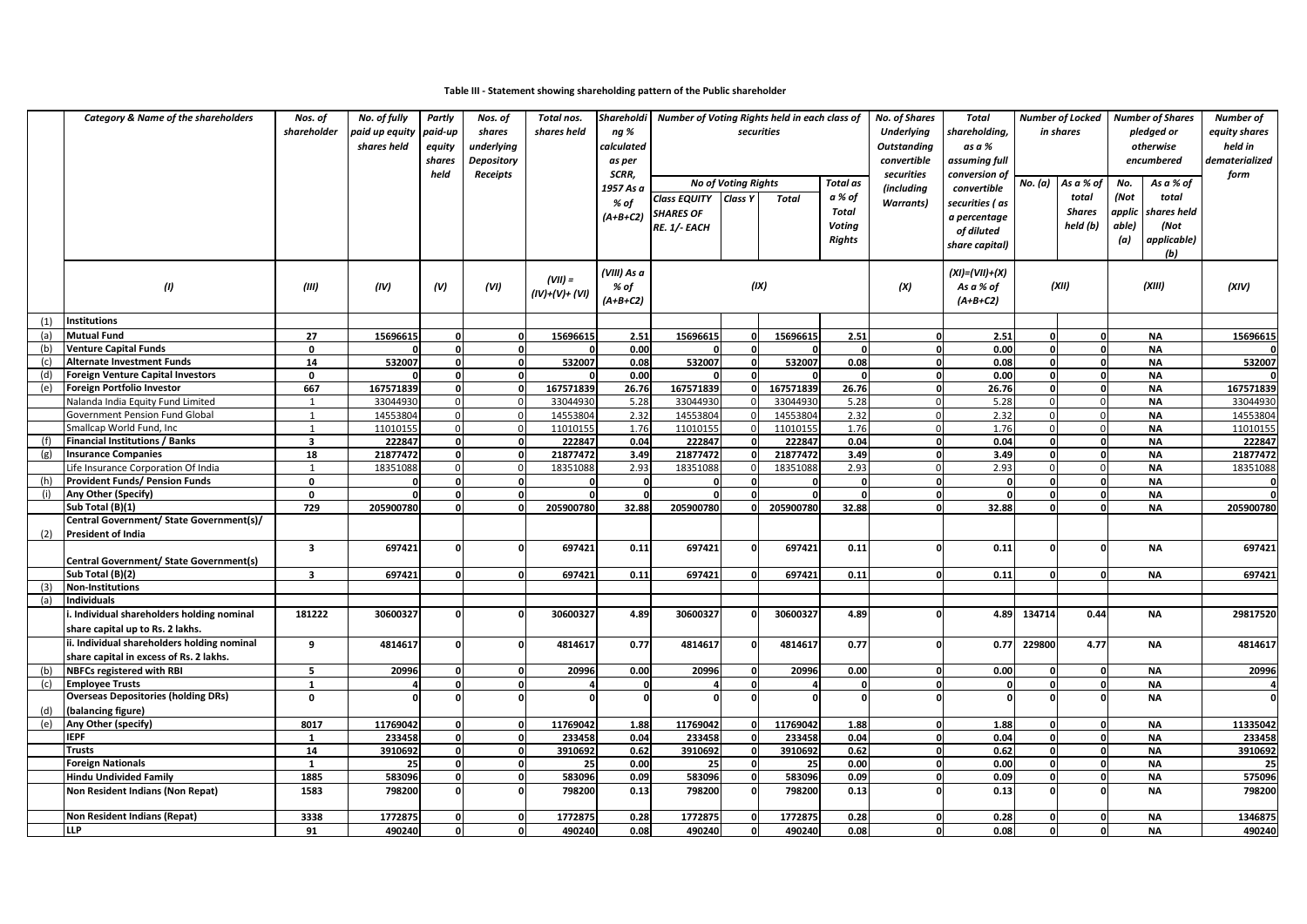| <b>Unclaimed Shares</b>        |        | 184100    |  | 184100    | 0.03 <sub>1</sub> | 184100    | 184100    | 0.03  | 0.03  |        |      | <b>NA</b> | 184100    |
|--------------------------------|--------|-----------|--|-----------|-------------------|-----------|-----------|-------|-------|--------|------|-----------|-----------|
| <b>Clearing Member</b>         | 104    | 154192    |  | 154192    | 0.02              | 154192    | 154192    | 0.02  | 0.02  |        |      | <b>NA</b> | 154192    |
| <b>Bodies Corporate</b>        | 999    | 3642164   |  | 3642164   | 0.58              | 3642164   | 3642164   | 0.58  | 0.58  |        |      | <b>NA</b> | 3642164   |
| Sub Total (B)(3)               | 189254 | 47204986  |  | 47204986  | 7.54              | 47204986  | 47204986  | 7.54  | 7.54  | 364514 | 0.77 | <b>NA</b> | 45988179  |
| Total Public Shareholding (B)= | 189986 | 253803187 |  | 253803187 | 40.52             | 253803187 | 253803187 | 40.52 | 40.52 | 364514 | 0.14 | <b>NA</b> | 252586380 |
| $(B)(1)+(B)(2)+(B)(3)$         |        |           |  |           |                   |           |           |       |       |        |      |           |           |

Details of the shareholders acting as persons in Concert including their Shareholding (No. and %):

Details of Shares which remain unclaimed may be given here along with details such as number of shareholders, outstanding shares held in demat/unclaimed suspense account, voting rights which are frozen etc.

| <b>No. of shareholders</b> | <b>No. of Shares</b> |
|----------------------------|----------------------|
| 26                         | 184100               |

**Unclaimed Shares are held in demat a/c, namely, Havells India Limited Unclaimed Suspense A/c and the voting rights on such shares are frozen.**

Note:

(1) PAN would not be displayed on website of Stock Exchange(s).

(2) The above format needs to be disclosed along with the name of following persons:Institutions/Non Institutions holding more than 1% of total number of shares.

(3) W.r.t. the information pertaining to Depository Receipts, the same may be disclosed in the respective columns to the extent information available and the balance to be disclosed as held by custodian.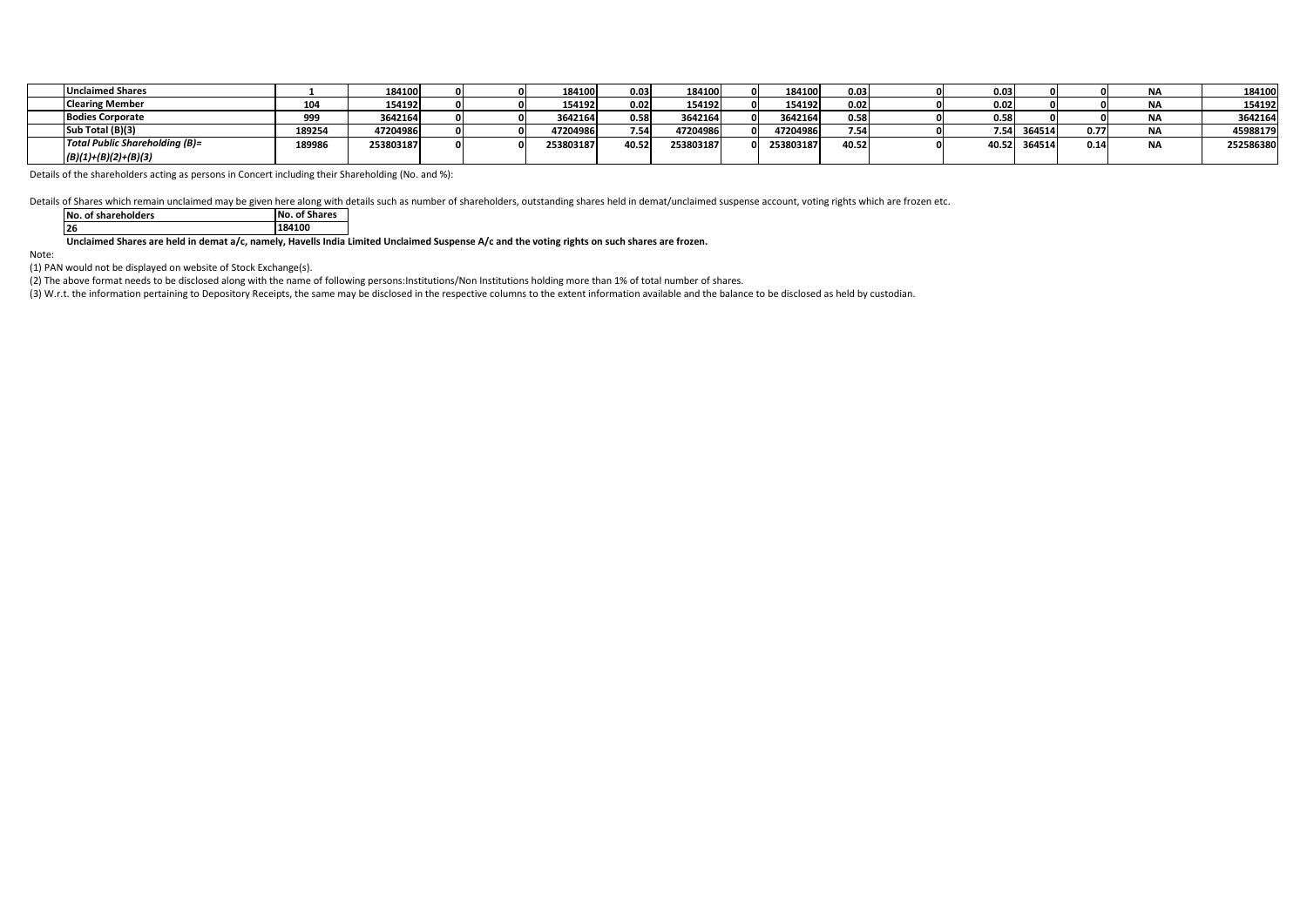#### **Table IV - Statement showing shareholding pattern of the Non Promoter- Non Public shareholder**

|     | <b>Category &amp; Name of the</b>         | PAN  | No. of | No. of                    | Partly   | Nos. of    | Total no.   | Shareholding   | Number of Voting Rights held in each |                                               |                     |                   | <b>No. of Shares</b> | Total             |              | <b>Number of Locked</b> |           | <b>Number of Shares</b> | <b>Number of</b> |
|-----|-------------------------------------------|------|--------|---------------------------|----------|------------|-------------|----------------|--------------------------------------|-----------------------------------------------|---------------------|-------------------|----------------------|-------------------|--------------|-------------------------|-----------|-------------------------|------------------|
|     | <b>Shareholders</b>                       |      |        | shareh fully paid paid-up |          | shares     | shares held | % calculated   |                                      |                                               | class of securities |                   | <b>Underlying</b>    | shareholding,     |              | in shares               |           | pledged or otherwise    | equity shares    |
|     |                                           |      | older  | up equity                 | equity   | underlying |             | as per SCRR,   |                                      |                                               |                     |                   | Outstanding          | as a %            |              |                         |           | encumbered              | held in          |
|     |                                           |      |        | shares                    | shares   | Depository |             | 1957 As a % of |                                      |                                               |                     |                   | convertible          | assuming full     |              |                         |           |                         | dematerialized   |
|     |                                           |      |        | held                      | held     | Receipts   |             | $(A+B+C2)$     |                                      |                                               |                     |                   | securities           | conversion of     |              |                         |           |                         | form             |
|     |                                           |      |        |                           |          |            |             |                |                                      | <b>Total as</b><br><b>No of Voting Rights</b> |                     | <i>(including</i> | convertible          | No.               | As a % of    | No.                     | As a % of |                         |                  |
|     |                                           |      |        |                           |          |            |             |                |                                      |                                               |                     | a % of            | Warrants)            | securities ( as a |              | total                   | (Not      | total Shares            |                  |
|     |                                           |      |        |                           |          |            |             |                | Class                                | <b>Class</b>                                  | Total               | Total             |                      | percentage of     |              | <b>Shares</b>           | applic    | held (Not               |                  |
|     |                                           |      |        |                           |          |            |             |                | <b>EQUITY</b>                        |                                               |                     | Voting            |                      | diluted share     |              | held                    | able)     | applicable)             |                  |
|     |                                           |      |        |                           |          |            |             |                | <b>SHARES OF</b>                     |                                               |                     | rights            |                      | capital)          |              |                         |           |                         |                  |
|     |                                           |      |        |                           |          |            |             |                | RE.1/-EACH                           |                                               |                     |                   |                      |                   |              |                         |           |                         |                  |
|     |                                           |      |        |                           |          |            |             |                |                                      |                                               |                     |                   |                      |                   |              |                         |           |                         |                  |
|     |                                           |      |        |                           |          |            | $(VII) =$   | As a % of      |                                      |                                               |                     |                   |                      |                   |              |                         |           |                         |                  |
|     | (1)                                       | (II) | (III)  | (IV)                      | (V)      | (VI)       | $(IV)+(V)+$ | $(A+B+C2)$     |                                      | (IX)                                          |                     |                   | (X)                  | (XI)              |              | (XII)                   |           | (XIII)                  | (XIV)            |
|     |                                           |      |        |                           |          |            | (UI)        | (VIII)         |                                      |                                               |                     |                   |                      |                   |              |                         |           |                         |                  |
| (1) | <b>Custodian/DR Holder</b>                |      |        |                           | $\Omega$ | $\Omega$   |             |                |                                      | $\mathbf{0}$                                  |                     |                   | 0                    |                   | $\mathbf{0}$ |                         |           | <b>NA</b>               |                  |
|     |                                           |      |        | 41960                     | $\Omega$ |            | 41960       | 0.01           | 41960                                | $\Omega$                                      | 41960               | 0.01              | 0                    | 0.01              | $\mathbf{0}$ | 0.00                    |           | <b>NA</b>               | 41960            |
|     | <b>Employee Benefit Trust (under SEBI</b> |      |        |                           |          |            |             |                |                                      |                                               |                     |                   |                      |                   |              |                         |           |                         |                  |
|     | (Share based Employee Benefit)            |      |        |                           |          |            |             |                |                                      |                                               |                     |                   |                      |                   |              |                         |           |                         |                  |
| (2) | Regulations, 2014)                        |      |        |                           |          |            |             |                |                                      |                                               |                     |                   |                      |                   |              |                         |           |                         |                  |
|     | <b>Total Non-Promoter- Non Public</b>     |      |        | 41960                     | $\Omega$ | 0          | 41960       | 0.01           | 41960                                | $\mathbf{0}$                                  | 41960               | 0.01              | $\mathbf 0$          | 0.01              | $\mathbf{0}$ | 0.00                    |           | <b>NA</b>               | 41960            |
|     |                                           |      |        |                           |          |            |             |                |                                      |                                               |                     |                   |                      |                   |              |                         |           |                         |                  |
|     | Shareholding $(C)=(C)(1)+(C)(2)$          |      |        |                           |          |            |             |                |                                      |                                               |                     |                   |                      |                   |              |                         |           |                         |                  |

## **Note**

(1) PAN would not be displayed on website of Stock Exchange(s).

(2) The above format needs to disclose name of all holders holding more than 1% of total number of shares

(3) W.r.t. the information pertaining to Depository Receipts, the same may be disclosed in the respective columns to the extent information available